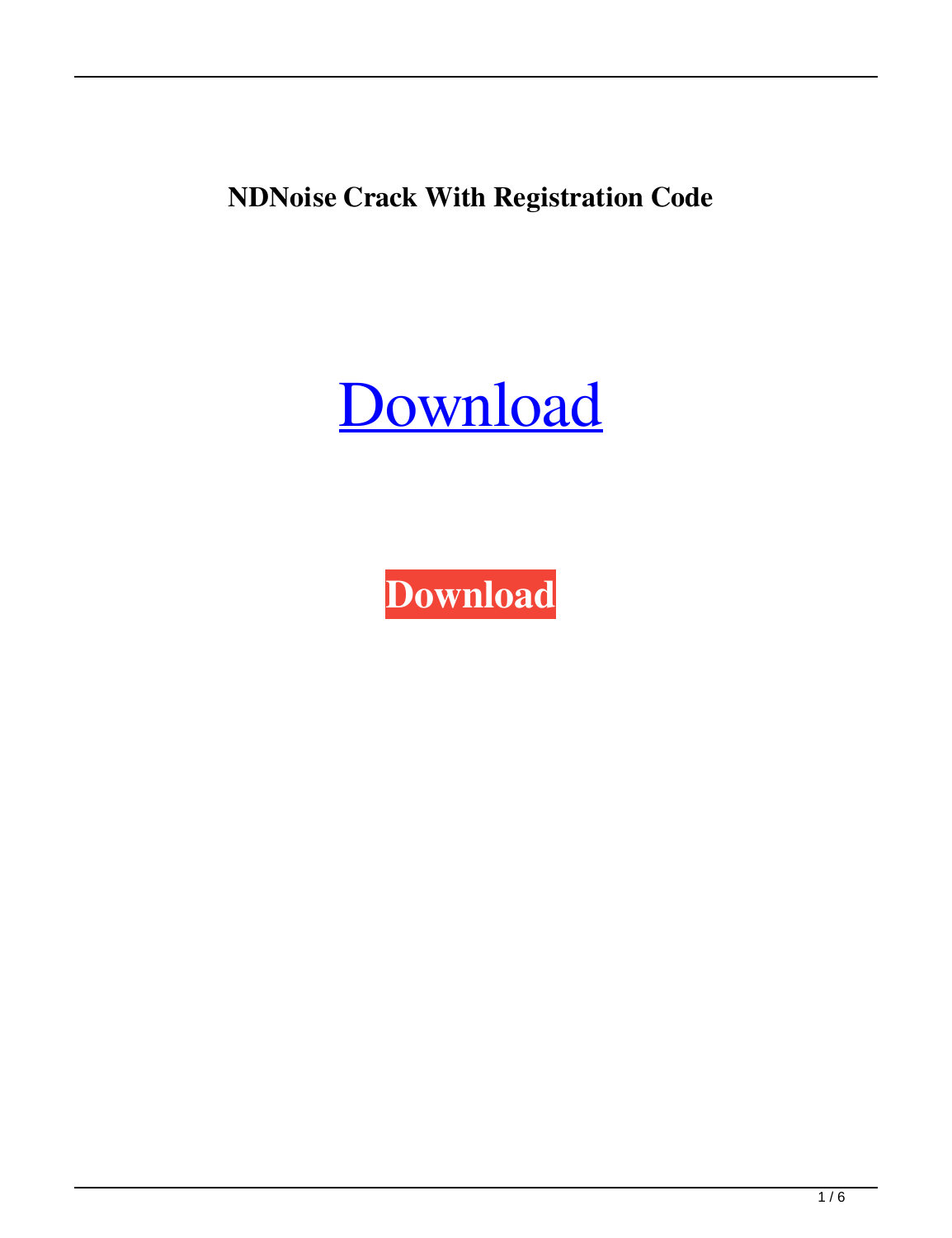# **NDNoise Crack Serial Number Full Torrent [March-2022]**

- 1) Automatic De-noise and Dots / spots / edges smoothing - 2) Retexturing by color, intensity, saturation or hue - 3) Thresholding (black & white, gray-scale or multi-scale) - 4) Very fast - 5) Extremely powerfull - 6) Easy to use - 7) Free for private use Install Cracked NDNoise With Keygen: Install NDNoise Download With Full Crack from Android Market License Information: NDNoise Free: A fully functional trial version is provided at no cost. The limited version can be activated for an hour or seven days. If the user activates a free version within one hour of activating a paid version, the free version can be activated for the maximum time allowed (one hour or seven days). The original NDNoise Pro is provided at a discounted price, but a one-time payment is required to use the paid version. License keys: The most common way to activate a license key is to manually add the activation code to a text document. The activation code is provided when purchasing the license key. Some license keys are also provided in installer packages. Don't miss NDNoise! Features of NDNoise: 1. Simple and Easy to use. 2. Automatic De-noise and Dots / spots / edges smoothing 3. Retexturing by color, intensity, saturation or hue 4. Very fast 5. Extremely powerfull 6. Easy to use 7. Free for private use Additional information about NDNoise: (c) BoxArt Apps is part of eGain Design GmbH. NOTICE: NDNoise is a program developed by BoxArt Apps. In accordance with EU regulations, the user of NDNoise is entitled to use NDNoise without any charge for the time he/she needs for evaluating the product. If the user activates the paid version, he/she is obliged to purchase the full version of NDNoise, if he/she wants to use the full version for an longer period of time. NDNoise is a program developed by BoxArt Apps. In accordance with EU regulations, the user of NDNoise is entitled to use NDNoise without any charge for the time he/she needs for evaluating the product. If the user activates the paid version, he/she is obliged to

## **NDNoise Free For PC (Final 2022)**

XML Editor. This application lets you view and modify XML files in Windows. Rinzo XML Editor lets you view and modify multiple XML files at the same time. Refinement Profile Editor Description: Refinement Profile Editor. This application lets you view and modify Picture Profile (p USB DAC Module USb Digital to Analog Converter - JKTU USB DAC module is the perfect solution for audio fans and professional audio users. It has two audio input channels. One for USB line in and the other for line out. The USB DAC module converts digital signals into analog signals and outputs an analog signal to speaker, headphone, or external amplifier. With these USB DAC modules, you can use different types of digital audio sources, such as MP3, APG, AIFF, WAV, FLAC, TTA, OGG, MIDI, WMA, WAV, MP4, MP3, AC3, DAT, AVI, RM, OGG, and many more. HiVoltage Diagnostics - Diagnostic Management Software HiVoltage Diagnostics is an easy-to-use software package which enables you to make and record a series of diagnostic measurements. The software provides you with means to plot voltage graphs, show the measured waveforms, generate waveform diagrams, calculate power consumption and diagnosing overheating, both for a single component or multiple units. HiVoltage Diagnostics is designed to make your jobs of interpreting and analyzing the test results easy and fast. MP3 Encoder MPEG Audio Layer-3 Decoder Description: MPEG Audio Layer-3 (MP3) is a digital audio compression scheme, most often used for music and similar content. It is freely licensed under the Creative Commons license (v3). It is not a replacement for a general purpose lossy data compression algorithm. It aims for best sound quality at the lowest bitrate. It is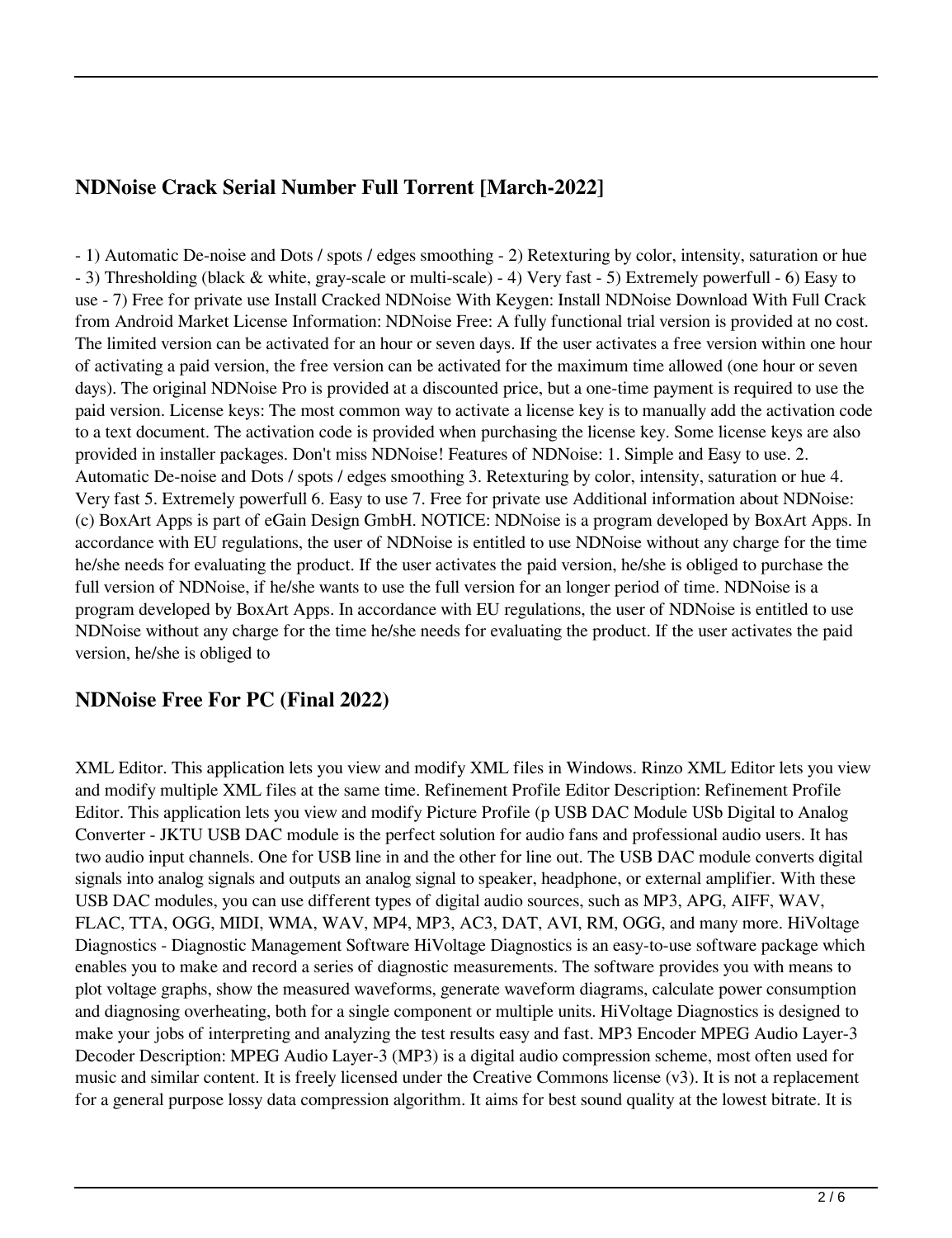designed to be compatible with existing MP3 players, and allows the same files to be played on both types of player. MP3 is standardized by the International Standards Organization. Windows Video Decoder 16 - Windows Media Video Decoder Decoder - Allows you to play video and audio files in a decoder. The program is designed to play video and audio files in real-time with the help of multiple types of codecs such as RealMedia/RealPlayer, RealAudio, Windows Media, TrueAudio, Windows Media Video, and more. WinMagic Copy and WinMagic Move - WinMagic Copy & Move 81e310abbf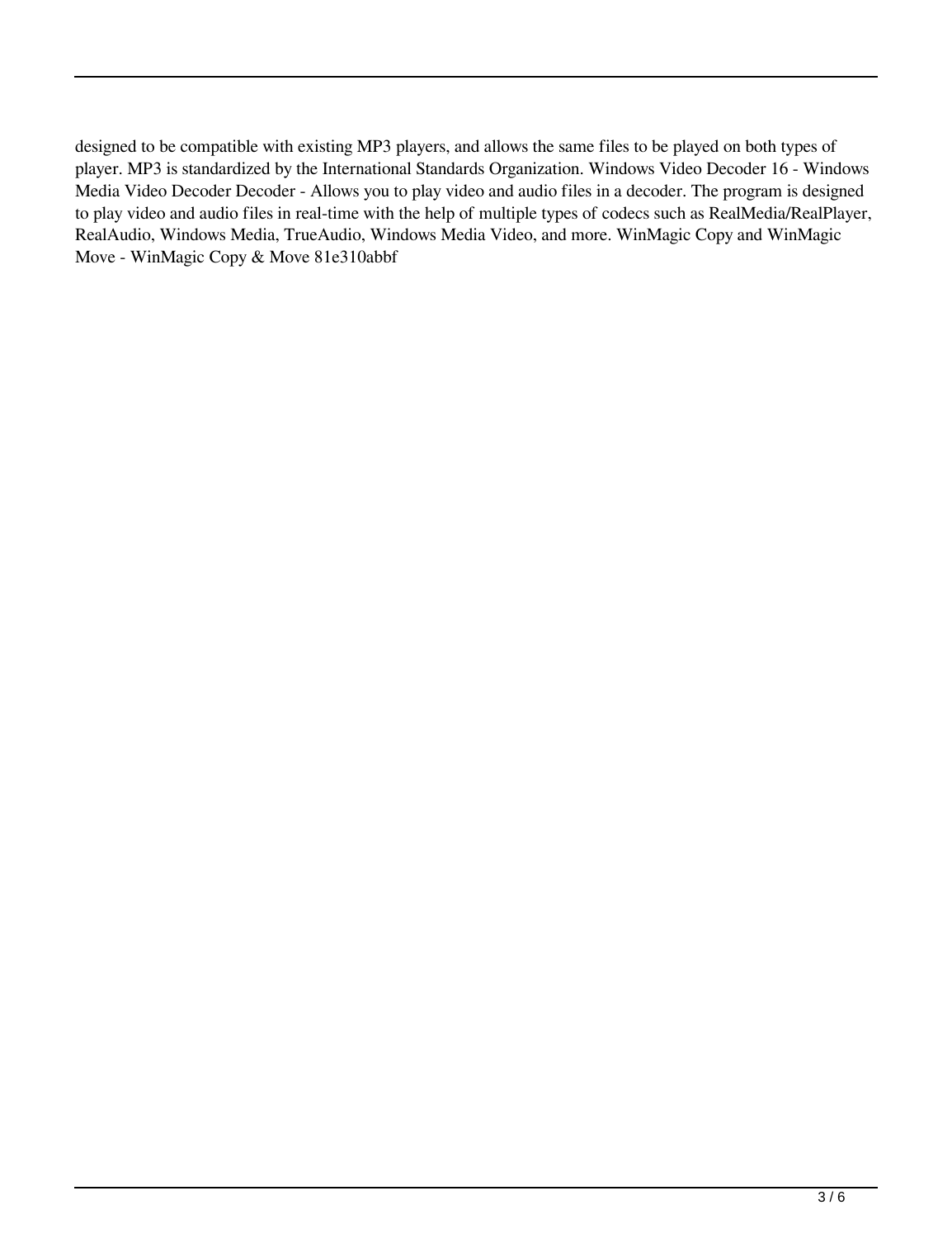#### **NDNoise Crack + License Key**

NDNoise is a reliable Java-based application which enables you to remove noise in digital images. NDNoise will provide users with powerful tools such as Noise filtering, Dots / spots / edges smoothing, Resharpening or Retexturing. NDNoise can perform fast denoise process as well as a more advanced automatic denoise. NOTE: Free for private use. Description: The NDNoise Java tool is a powerful Java library for the enhancement of digital images. This tool provides functions to enhance digital images such as Noise filtering, Dots / spots / edges smoothing, Resharpening or Retexturing. The source code of NDNoise Java application is available in the following link: The NDNoise Java tool is a powerful Java library for the enhancement of digital images. This tool provides functions to enhance digital images such as Noise filtering, Dots / spots / edges smoothing, Resharpening or Retexturing. The source code of NDNoise Java application is available in the following link: NoiseFilter for Nisus Impress is a plug-in for removing noise and defects from images in the correct way: with the edges. The NoiseFilter for Nisus Impress is much faster than other methods as it does not use the histogram, but an entirely new method. The NoiseFilter for Nisus Impress is a freeware that runs on all versions of Nisus Impress from version 2.0 (2002) onwards. Library for Noise removal with the help of Edge filter, similar to the function of the JPEG/JFIF noise reduction filter, but it can also be applied to other types of images like drawings, bitmaps and PDP files. (jpeg-image, pd-image) Imagine Image Toolkit is a Java library with tools for image enhancement and manipulation. The tools provide: 1. Noise reduction, 2. Image texturization, 3. Enhance and fix colors and exposure, 4. Bicubic and Lanczos resizing, 5. Sharpening (unsharp mask, sharpen), 6. Reflection, 7. Cropping, 8. Rotate, 9. Mirror. Java application for noise removal with

## **What's New in the NDNoise?**

NDNoise is a reliable Java-based application which enables you to remove noise in digital images. Analysing the image can be done in a fast way: visually, manually, or automatically. At the end of the process, users can save the image in different formats or to a directory. Features: - Fast execution - Very easy-to-use - Easy selection of parameters - Interactive user interface - User can save the noise-filtered image for later use Parameters: 1-.jpg 2- Textures, Dots, Spots, Edges 3- Noise-filter 4- Dots / Spots / Edges Smoothing 5- Reshaping 6- Retexturing Installation: To use NDNoise, users must have the Java development kit (JDK) installed. For instance, the JDK can be downloaded from 1- NDNoise: Run NDNoise is a Java-based application. In order to use it, users have to double-click on the icon. A window will appear to which users can add noise-filtered images. 2- NDNoise: Configuration 1- Run the NDNoise application. 2- In the left window, users have to choose the noise-filtered image. 3- In the right window, users have to choose the settings of the noise-filter and the dots / spots / edges smoothing. 3- NDNoise: Final configuration The noise-filtered image will be saved in the user's 'temp' directory. At the end of the process, users will have to open the configuration window. 4- NDNoise: Final configuration In the 'temp' directory, noise-filtered image files will be saved in.png format. Users have to choose the settings of the dots / spots / edges smoothing and the reshaping. 5- NDNoise: Run After clicking on the 'OK' button, users will be redirected to the configuration window. The last settings of the noise-filter and dots / spots / edges smoothing will be saved. Users can click on the 'OK' button to start the noise-filter. NDNoise will begin the noisefilter and after completion, users will be redirected to the configuration window. In the configuration window,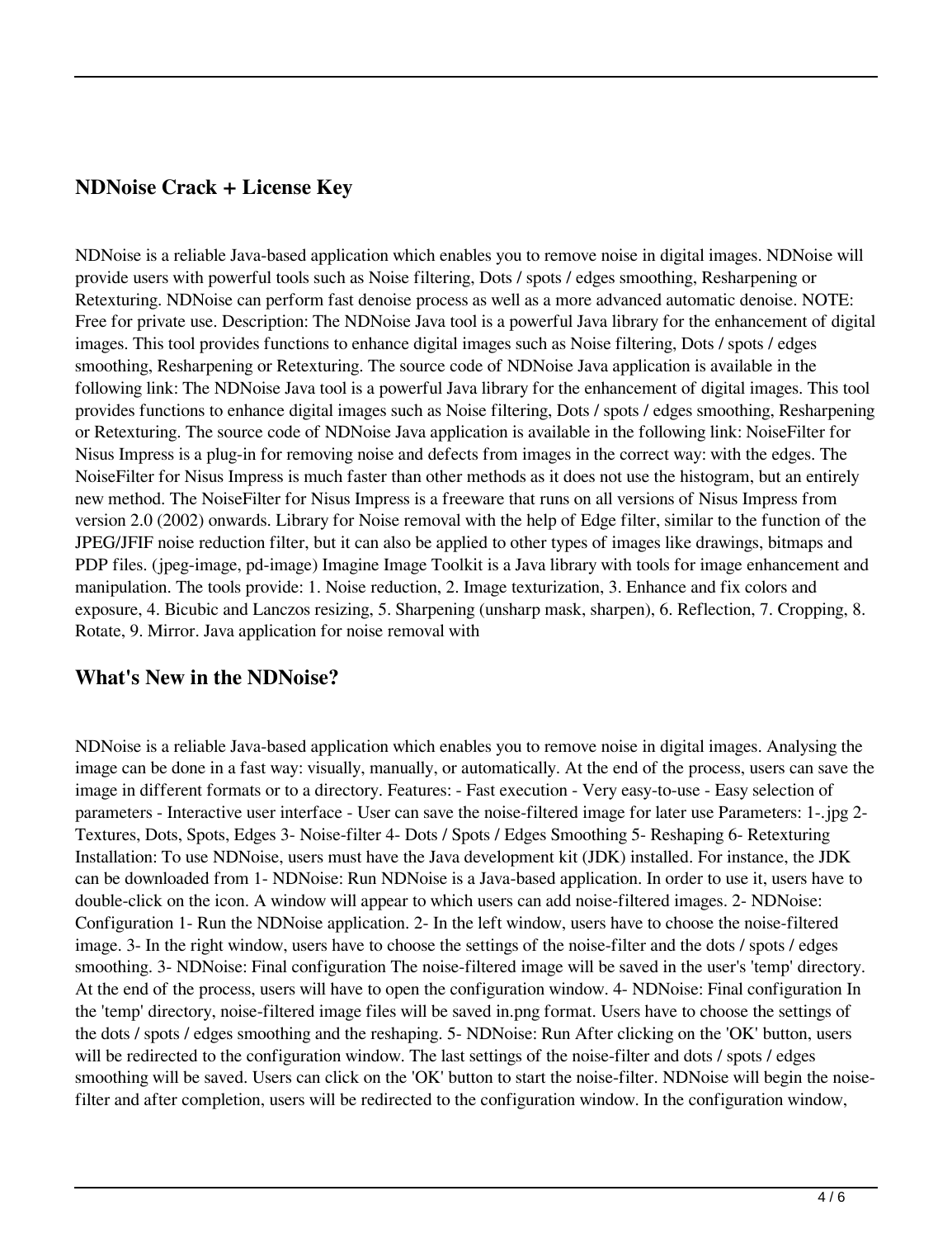users have to choose the settings of the Dots / Spots / Edges smoothing and the Retexturing. 6- NDNoise: Run After clicking on the 'OK' button, users will be redirected to the configuration window. The last settings of the dots / spots